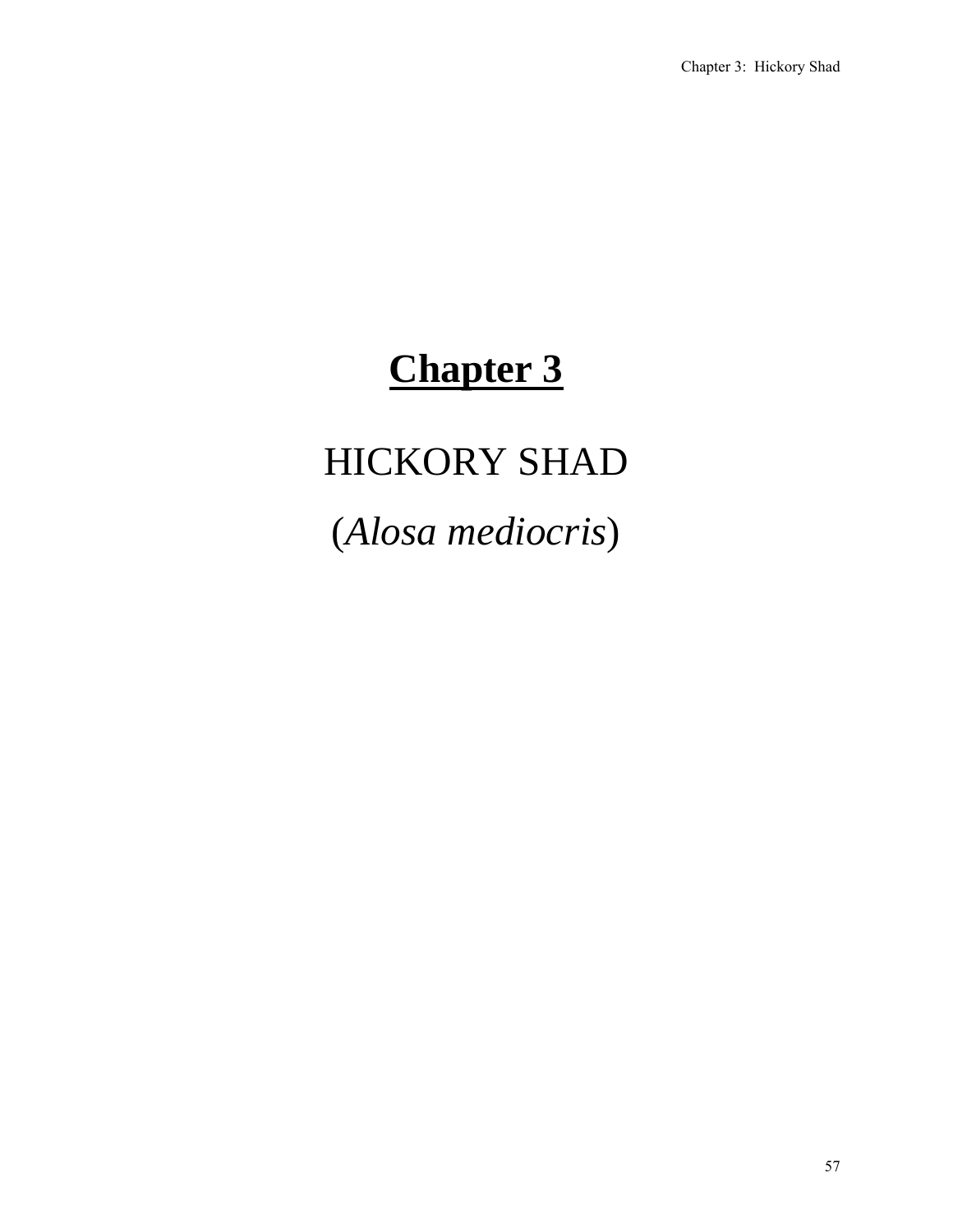## **Section I. Hickory Shad Description of Habitat**

#### **Hickory Shad General Habitat Description and Introduction**

 Hickory shad (*Alosa mediocris*) are anadromous fish that spend most of their adult lives at sea, entering brackish and freshwater only to spawn (Colette and Klein-MacPhee 2002). Little is known about the life history and specific habitat requirements of this species. However, coastal migrations and habitat requirements are thought to be similar to that of other alosine species, particularly American shad (Klauda et al. 1991). Very few spawning studies have been conducted in part due to a general lack of interest in this species relative to other alosines (Klauda et al. 1991).

Historically, hickory shad abundance has been lower than other alosine species in many areas (Atran et al. 1983; Speir 1987). The historical range of hickory shad is thought to have extended as far north as the Gulf of Maine and possibly to Campobello Island, New Brunswick (Hildebrand 1963). The current northern boundary of hickory shad is Cape Cod, Massachusetts (Batsavage and Rulifson 1998), with the highest abundances occurring from New York southward. According to Klauda et al. (1991), spawning does not frequently occur north of Maryland. Hickory shad are reported to occur as far south as central Florida (Hildebrand 1963; Williams et al. 1975; McBride 2000). Waters south of Cape Canaveral, Florida, are unsuitable for hickory shad due to semi-tropical water temperatures (Williams et al. 1975).

 Hickory shad have only supported minor commercial fisheries because the bony meat is considered to be inferior to American shad (Whitehead 1985). However, some consider hickory shad roe to be more delectable than the roe of any of the other river herrings (Nichols 1959). Furthermore, adult hickory shad are highly sought after by sport fishermen when they ascend rivers and tributaries during their spawning run (Mansueti 1962; Pate 1972). Although hickory shad populations have not been adequately monitored, there is information indicating that some stocks are healthy (Street 1970; Batsavage and Rulifson 1998; ASMFC 1999). Since 1989, the Albemarle Sound, North Carolina, population of hickory shad has experienced a surge in numbers, which supports a growing sport fishery on the Roanoke River and increased commercial fishing in Albemarle Sound. A short life span and low fecundity, however, makes this North Carolina population vulnerable to overharvest (Batsavage and Rulifson 1998). In contrast, hickory shad have been found to be highly fecund in other areas. For example, egg production was estimated to be as high as 509,749 eggs per female in the Altamaha River, Georgia (Street 1970).

 Since the mid-1990s, hickory shad numbers have increased in the upper Chesapeake Bay and its tributaries (ASMFC 1999), including the lower Susquehanna, Potomac near Washington, D.C., upper Rappahannock, and James rivers (R. St. Pierre, U.S. Fish and Wildlife Service, personal communication). Some landings data also support the idea that hickory shad populations are thriving. The National Marine Fisheries Service (NMFS) estimated that 5.6 metric tons of hickory shad were landed in 1990, and by 1999, estimated landings dramatically increased to 61.9 metric tons (Waldman and Limburg 2003).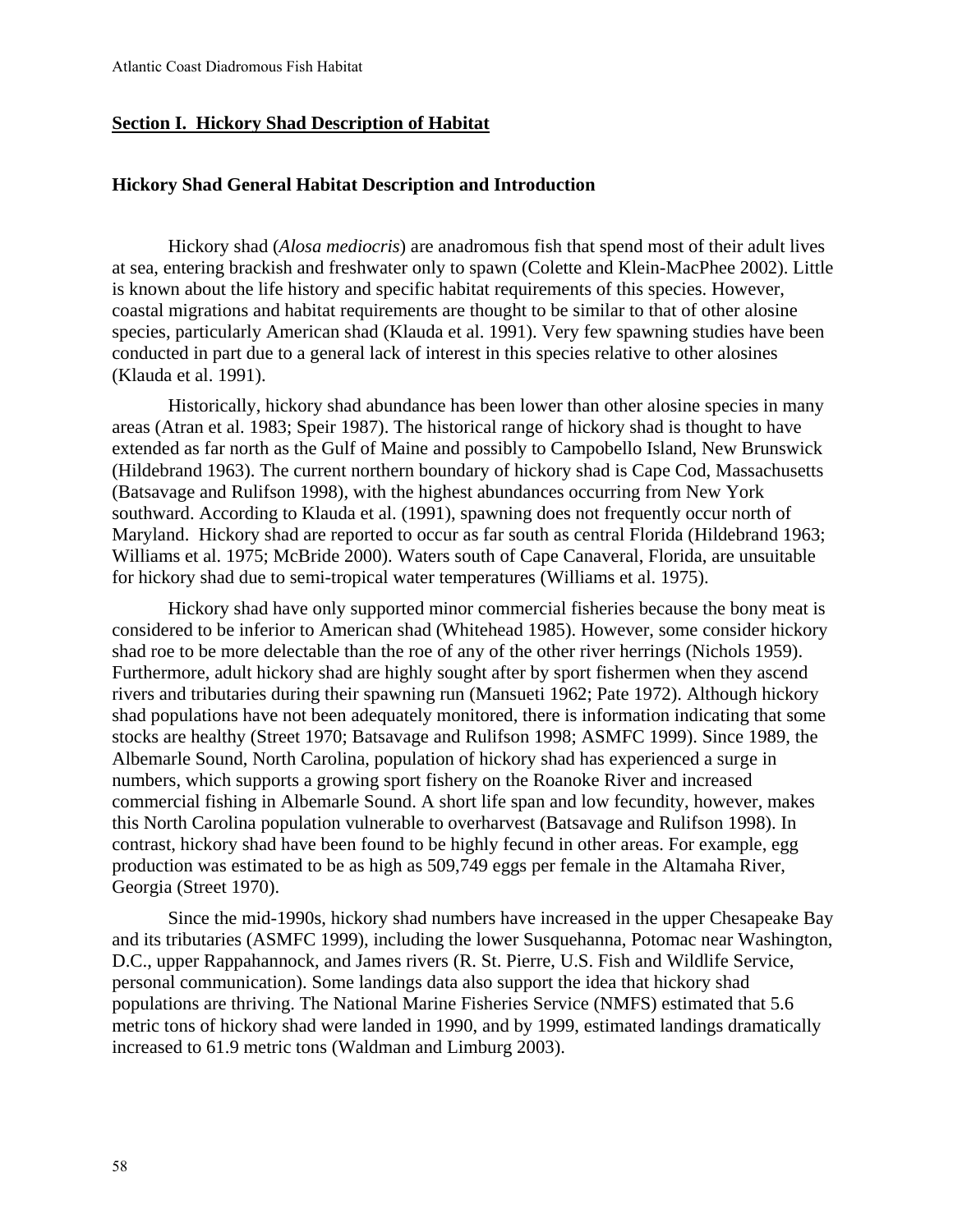## **Part A. Hickory Shad Spawning Habitat**

#### *Geographical and temporal patterns of migration*

Little is known about hickory shad behavior or utilization of riverine or marine habitats (Colette and Klein-MacPhee 2002). It is assumed that female hickory shad broadcast their eggs into the water between dusk and midnight where one or more males fertilize them; this behavior is similar to the spawning behavior of American shad (Mansueti 1962; Jones et al. 1978). Hickory shad are known to be repeat spawners, with individuals spawning an average of three to five times before dying (Schaeffer 1976). Unlike American shad, there is no progressive increase in spawning frequency from south to north. Most river systems have 70 to 80% repeat spawners, although there are exceptions (Street and Adams 1969; Loesch et al. 1979; Rulifson et al. 1982; Richkus and DiNardo 1984). Data collected from Maryland rivers indicated that 72% of females and 62% of males had previously spawned (B. M. Richardson, Maryland Department of Natural Resources, personal communication). In sharp contrast, Sholar (1977) found that in the Cape Fear River, North Carolina, only 19% of males and 9% of females were repeat spawners.

The age distribution of adult hickory shad in coastal rivers from Florida to North Carolina ranges from two to eight years (Rulifson et al. 1982). Eighty percent of males in the Octoraro Creek, Maryland, were sexually mature at age 2 (Schaeffer 1976). Data collected from a group of Maryland rivers found that 50% of males and 36% of females were sexually mature at age 2; by age 3, 89% of males and 90% of females had spawned (B. M. Richardson, Maryland Department of Natural Resources, personal communication). Further south, in the Altamaha River, Georgia, 75% of females and 49% of males were sexually mature by age 2 (Street and Adams 1969). In general, the majority of females are likely to become sexually mature at least one year later than males (Klauda et al. 1991; Batsavage and Rulifson 1998).

Hickory shad ascend coastal rivers during spring migration. Although it is assumed that these fish return to their natal rivers to spawn, there is no documented evidence of this behavior (Batsavage and Rulifson 1998). Hickory shad distribution in the riverine environment is similar to that of American shad (Rulifson et al. 1982). In North Carolina, the freshwater reaches of coastal rivers are the major spawning sites for hickory shad. In the Roanoke River, eggs have been collected during April and early May from the main channel near Weldon, North Carolina (Sparks 1998; Harris and Hightower 2007), and larvae have been collected farther downstream (Walsh et al. 2005). In the Neuse River, North Carolina, Pate (1972) detected spawning in flooded swamps and sloughs off channels of tributary creeks, but not in the mainstem river. However, Burdick and Hightower (2006) detected spawning in both mainstem Neuse River and tributary sites. In Georgia, hickory shad apparently spawn in flooded areas off the Altamaha River, and not in the mainstem of the upper reaches (Adams 1970). Major spawning sites in Virginia have been discovered in mainstem rivers at the fall line, further downstream, and in tributaries (Davis et al. 1970). Mansueti (1962) found that hickory shad spawned approximately 6 to 10 km (3.7 to 6.2 miles) upriver of major spawning sites of American shad in the mainstem of the Patuxent River, Maryland. In contrast, hickory shad in the St. Johns River, Florida, did not migrate as far upstream as American shad (Moody 1961). Compared to American shad and striped bass, hickory shad in the Neuse River basin tended to spawn further downstream and made greater use of tributaries (Burdick and Hightower 2006).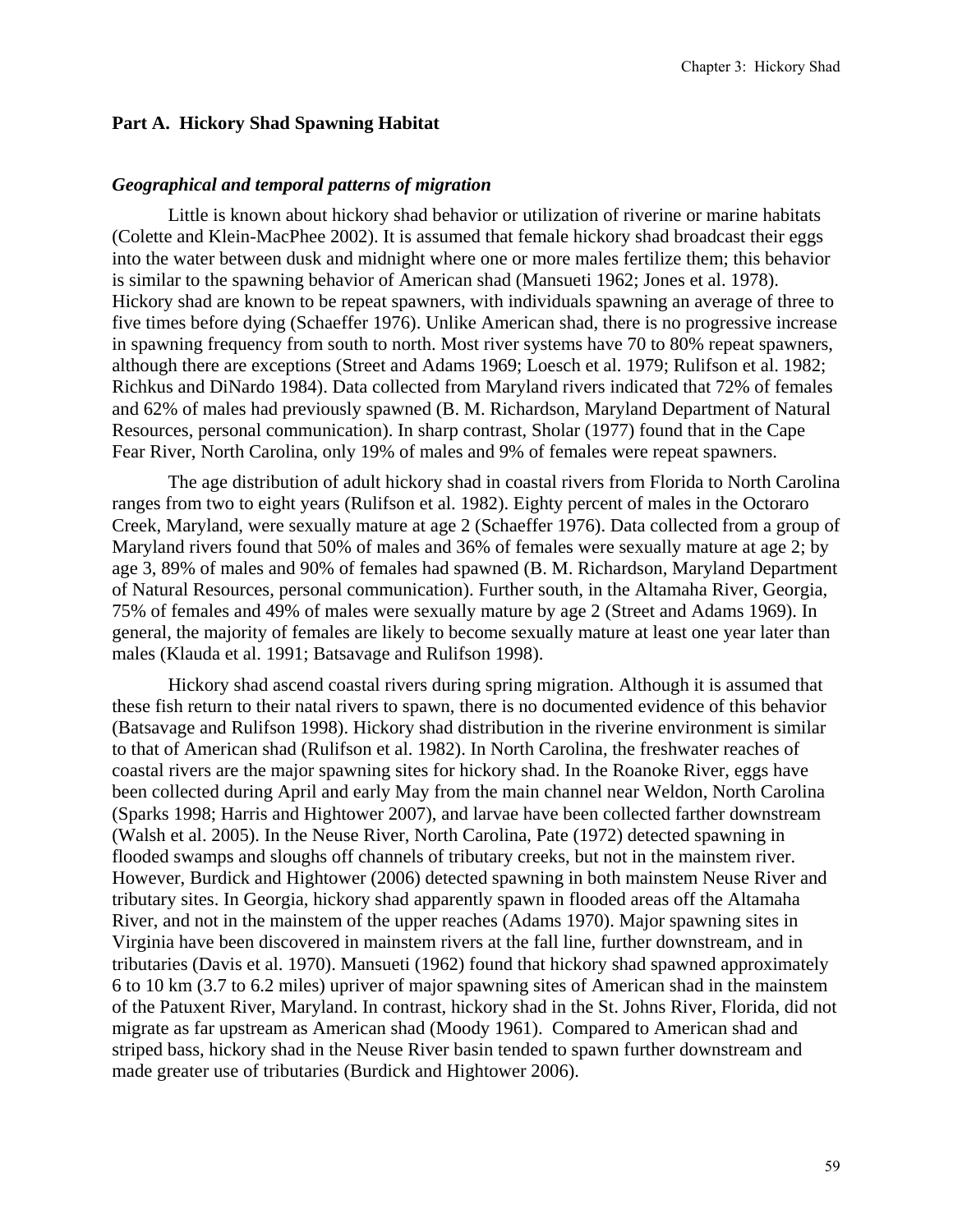Adult hickory shad can be found in the St. Johns River, Florida, as early as December or possibly even November (McBride 2000), but may be absent by late January to mid-February (Williams et al. 1975) or early March (McBride 2005). Spawning in the Santee and Cooper rivers, South Carolina, may occur between early March through mid-May (Bulak and Curtis 1979). In the Chesapeake Bay, spawning may begin in early April (Mansueti and Hardy 1967), and typically peaks in early May (Mansueti 1962). However, spawning may occur as late as June in freshwaters of Virginia (Davis et al. 1970). Furthermore, a weaker second run of spawners may also migrate later through the Chesapeake Bay (Hildebrand and Schroeder 1928). It is unknown if the hickory shad that spawn during the fall run also participate in the spring run (Schaeffer 1976).

Large variations in the size of young hickory shad have been reported at spawning sites. This has lead researchers to hypothesize that this species has a protracted spawning period, where small amounts of eggs are released over a long period of time (Mansueti 1962; DesFosse et al. 1994). Mansueti (1962) found very few ripe-running hickory shad on the spawning grounds in the Chesapeake Bay area, and suggested that gonads mature rapidly and spawning occurs at night.

In Albemarle Sound, North Carolina, hickory shad appear to have a prolonged spawning period when compared to other alosines, but that period occurs earlier in the season (Batsavage and Rulifson 1998). It is unknown how long adult hickory shad remain in freshwater after they have spawned.

## *Spawning substrate associations*

B. M. Richardson (Maryland Department of Natural Resources, personal communication) has reported catching adult hickory shad in waters of Maryland rivers, where complex structures, such as ledges and fallen trees are present. Bottom composition in these waters tended to be mud, sand, and/or gravel. Harris and Hightower (2007) reported that hickory shad spawning in the Roanoke River were concentrated in areas of moderate to high water velocity and sediments dominated by cobble, gravel, and sand, but not silt.

## *Spawning depth associations*

Little information is available on spawning depth preferences for hickory shad. Hawkins (1980) noted that hickory shad prefer to spawn in the deep, dark tributaries of the Neuse River, North Carolina. Similarly, Moody (1961) found that hickory shad were more abundant (by frequency of occurrence and by weight) in deeper water than American shad in the St. Johns River, Florida.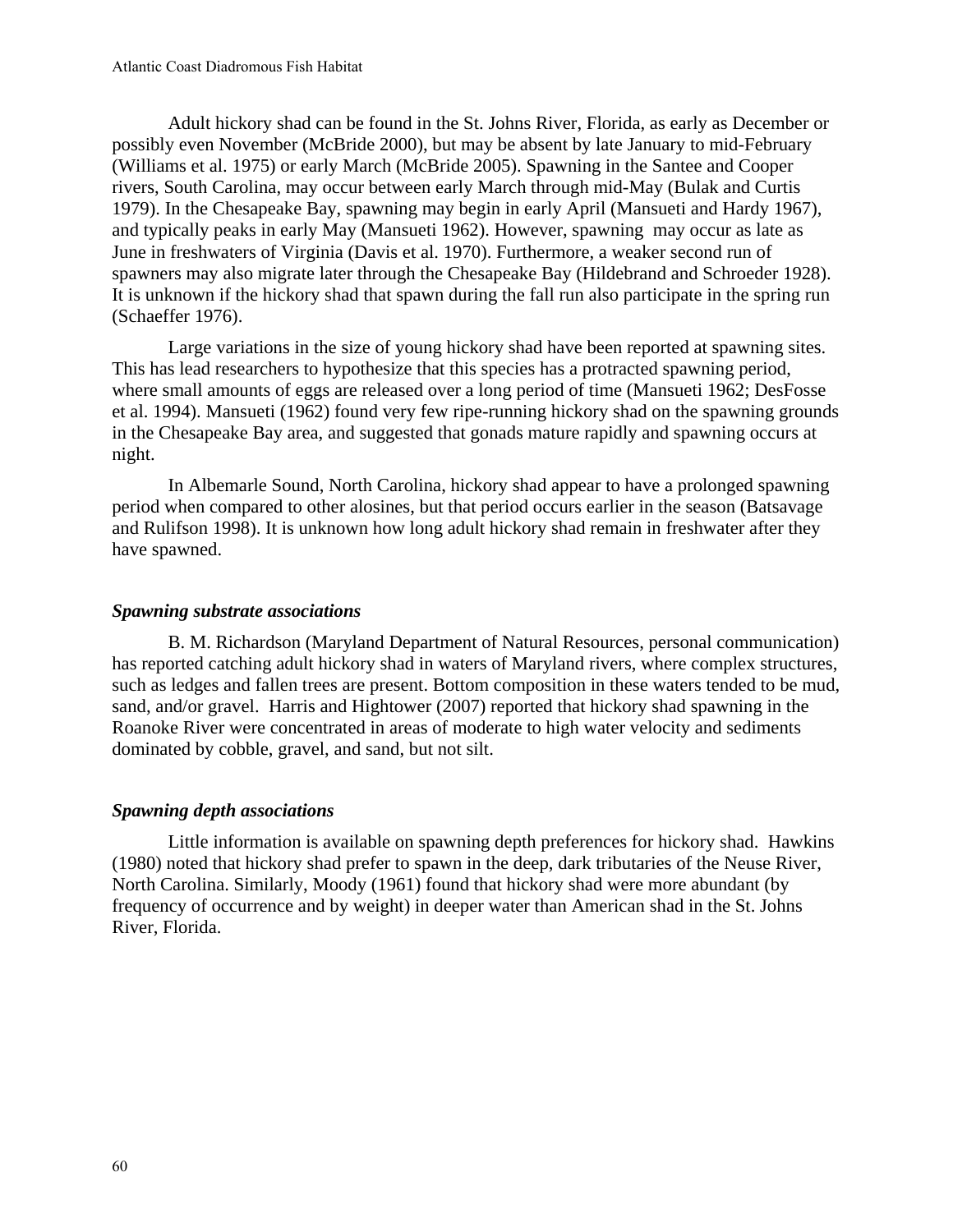| Temperature $(^{\circ}C)$ | Location           | <b>Citation</b>                                     |
|---------------------------|--------------------|-----------------------------------------------------|
| $13 - 21$                 | Albemarle, NC      | Street et al. 1975                                  |
| 14 - 19                   | Tar River, NC      | Marshall 1976                                       |
| $15 - 22$                 | Altamaha River, GA | Street 1970                                         |
| $7.8 - 20.5$              | Maryland rivers    | B. M. Richardson, MD DNR,<br>personal communication |

*Spawning water temperature* 

Table 3-1. Hickory shad spawning temperatures for locations along the Atlantic coast of North America

Some studies have examined spawning temperature preferences for hickory shad (Table 3-1). Spawning activity occurs in water temperatures that range from 8 to  $22^{\circ}C$  (Rulifson et al. 1982; Batsavage and Rulifson 1998), but typically peaks in waters temperatures between 15 and 19°C (Mansueti 1962; Street 1970; Pate 1972; Schaeffer 1976; Rulifson et al. 1982). In the Neuse River, North Carolina, spawning occurred at water temperatures of 10 to 23°C , with peak numbers of eggs collected at 12 to 16°C (Burdick and Hightower 2006). Eggs were collected in the Roanoke River at temperatures ranging from 10.2 to 17.0°C (Harris and Hightower 2007).

#### *Spawning dissolved oxygen associations*

Adults have been found spawning in Maryland waters where the dissolved oxygen level was between 5.7 and 11.8 mg/L (B. M. Richardson, Maryland Department of Natural Resources, personal communication). Eggs were collected in the Roanoke River at dissolved oxygen levels ranging from 6.76 to 11.27 mg/L (Harris and Hightower 2007).

## *Spawning water velocity/flow*

Hawkins (1980) reported that hickory shad might prefer slow-flowing areas of the Neuse River, North Carolina, for spawning. Conversely, hickory shad in Maryland have been reported to favor habitat with faster moving water than that of American shad (B. M. Richardson, Maryland Department of Natural Resources, personal communication). Roanoke River sites where hickory shad spawning occurred had significantly higher water velocities than nearby sites with no spawning (Harris and Hightower 2007). Main channel sites where spawning occurred had median current velocities of 0.20 to 0.39 m/s (Harris and Hightower 2007).

## *Spawning feeding behavior*

Pate (1972) did not find any stomach contents in over 400 adult migrating hickory shad that he examined from the Neuse River, North Carolina. However, adult hickory shad in the St.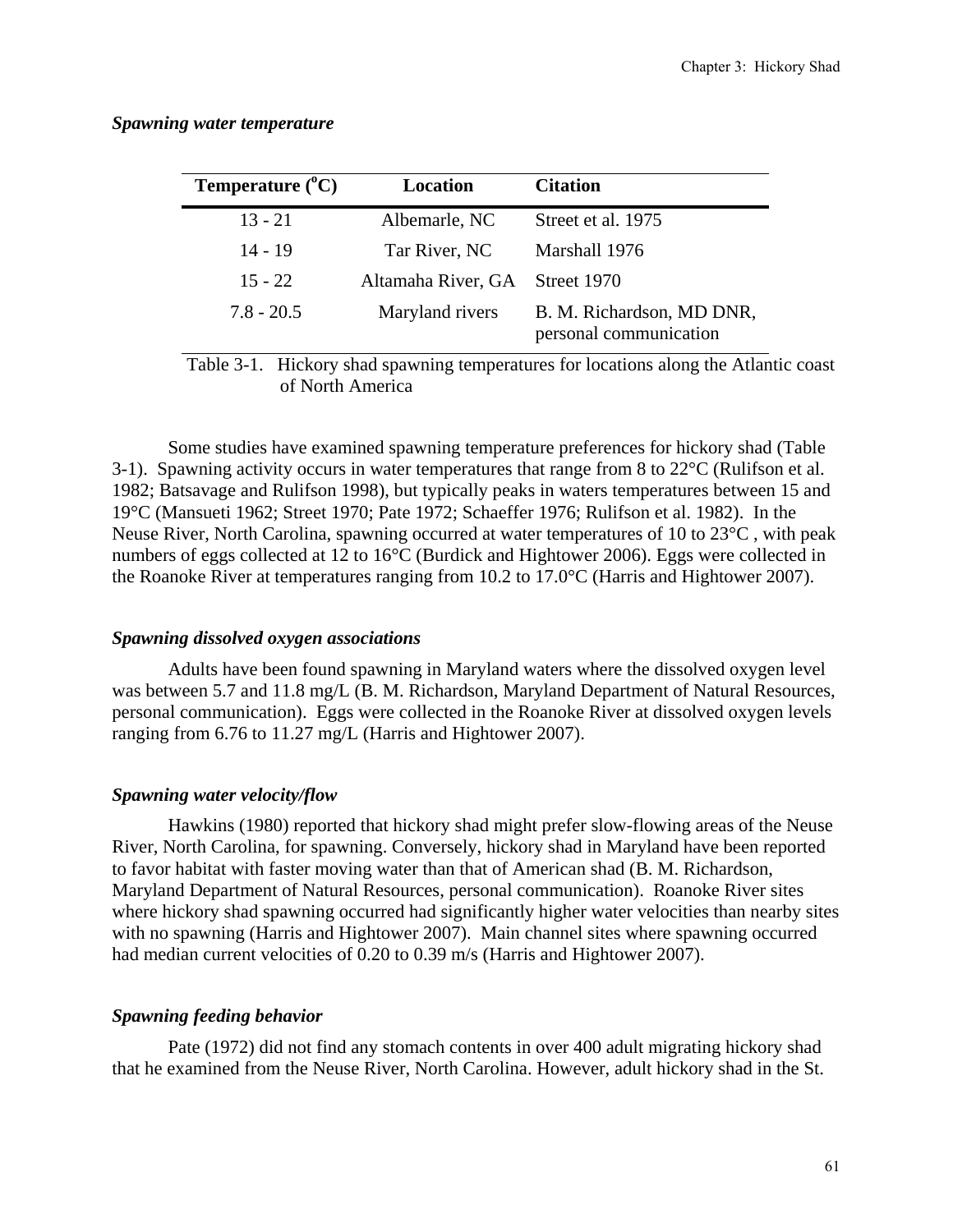Johns River, Florida, were found actively feeding, with 62.4% of the food items consisting of fish, and to a lesser extent, crustaceans (Williams et al. 1975).

# *Spawning competition and predation*

Although no information on predation was found in the literature, striped bass have been reported preying heavily on hickory shad beginning in early April at Deer Creek, Maryland (B. M. Richardson, Maryland Department of Natural Resources, personal communication).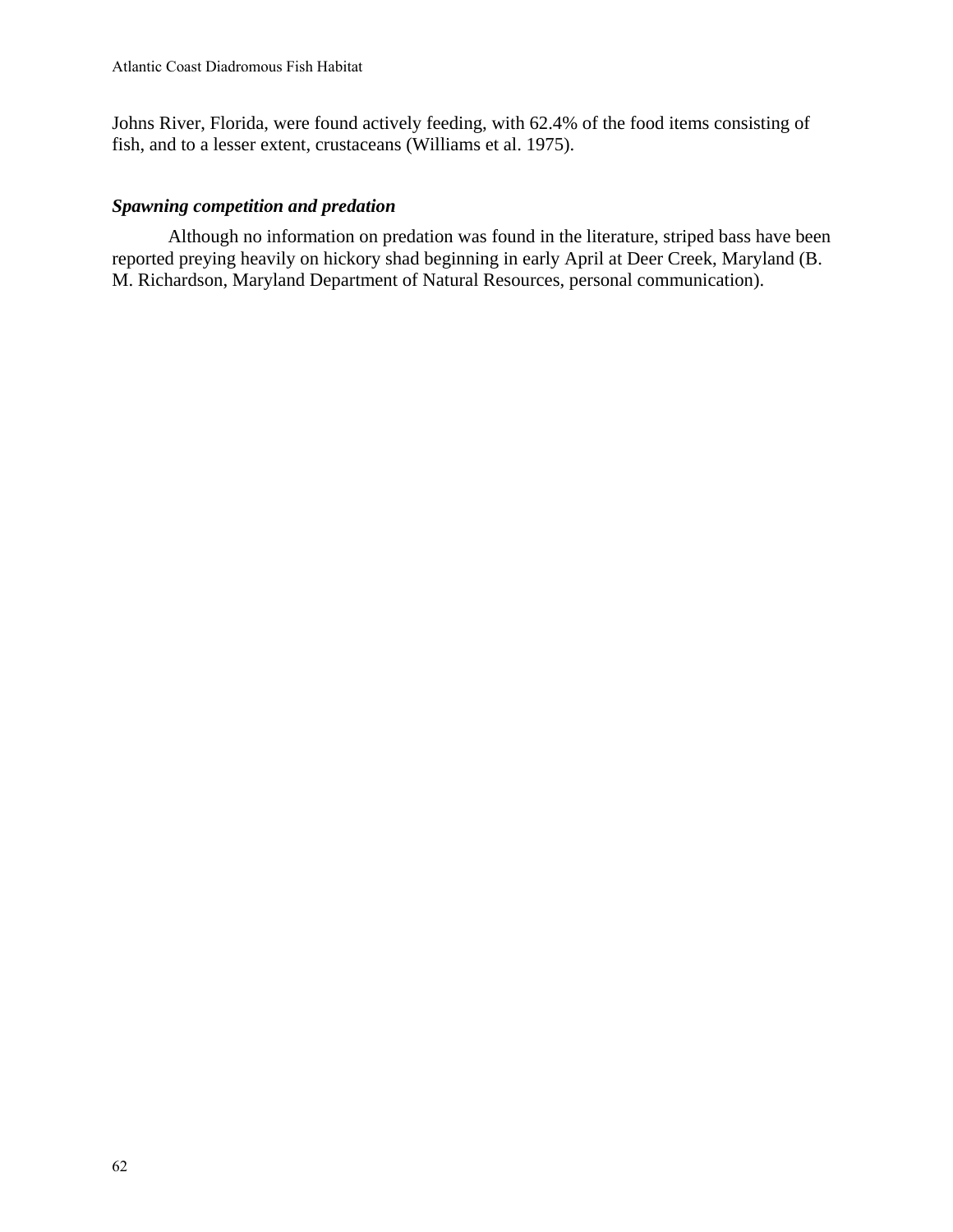### **Part B. Hickory Shad Egg and Larval Habitat**

#### *Geographical and temporal movement patterns*

In general, little is known about the movement of hickory shad eggs and larvae. Eggs are generally adhesive and typically sink to the bottom in undisturbed or moderately agitated water, but are semi-demersal in slow moving currents and buoyant under turbulent conditions (Mansueti 1962).

#### *Egg and larval depth associations*

As with adult hickory shad, little habitat information is known about larval individuals. Mansueti (1962) found hickory shad (9 to 20 mm) at depths of 20 feet at approximately 35 to 40 miles upstream from the mouth of the Patuxent River, Maryland.

#### *Egg and larval water temperature*

In the wild, hickory shad eggs have been collected in water temperatures between 9.5 and 22°C in rivers of North Carolina (Street 1970; Pate 1972; Marshall 1976; Hawkins 1980). In the laboratory, early efforts to propagate hickory shad failed. Eventually, Mansueti (1962) successfully hatched eggs in the laboratory at  $18.3^{\circ}$ C and  $21.1^{\circ}$ C, with hatching occurring 5 to 10 hours sooner under the warmer conditions. Prolarvae hatching occurred 2 to 3 days after fertilization, with an average hatch time of 55 to 60 hours. Prolarvae fully absorb the yolk sac after 4 to 5 days, and postlarvae begin feeding exogenously at this point. The size range of postlarvae is from 5.5 to 7.0 mm (Mansueti 1962). The state of Maryland reported successful incubation of eggs at 17.8°C (64°F), with hatching occurring in 5 to 6 days (B. M. Richardson, Maryland Department of Natural Resources, personal communication). Newer aquaculture spawning methods have been highly successful, and larvae and fingerlings have been transplanted in large quantities to Chesapeake Bay tributaries (Hendricks 2003).

#### *Egg and larval dissolved oxygen associations*

Viable hickory shad eggs have been collected in the Neuse River, North Carolina, where dissolved oxygen concentrations were between 5 and 10 mg/L (Hawkins 1980).

#### *Egg and larval pH associations*

Hickory shad eggs were found in water with a pH range of 6.4 to 6.6 in the Neuse River, North Carolina (Hawkins 1980).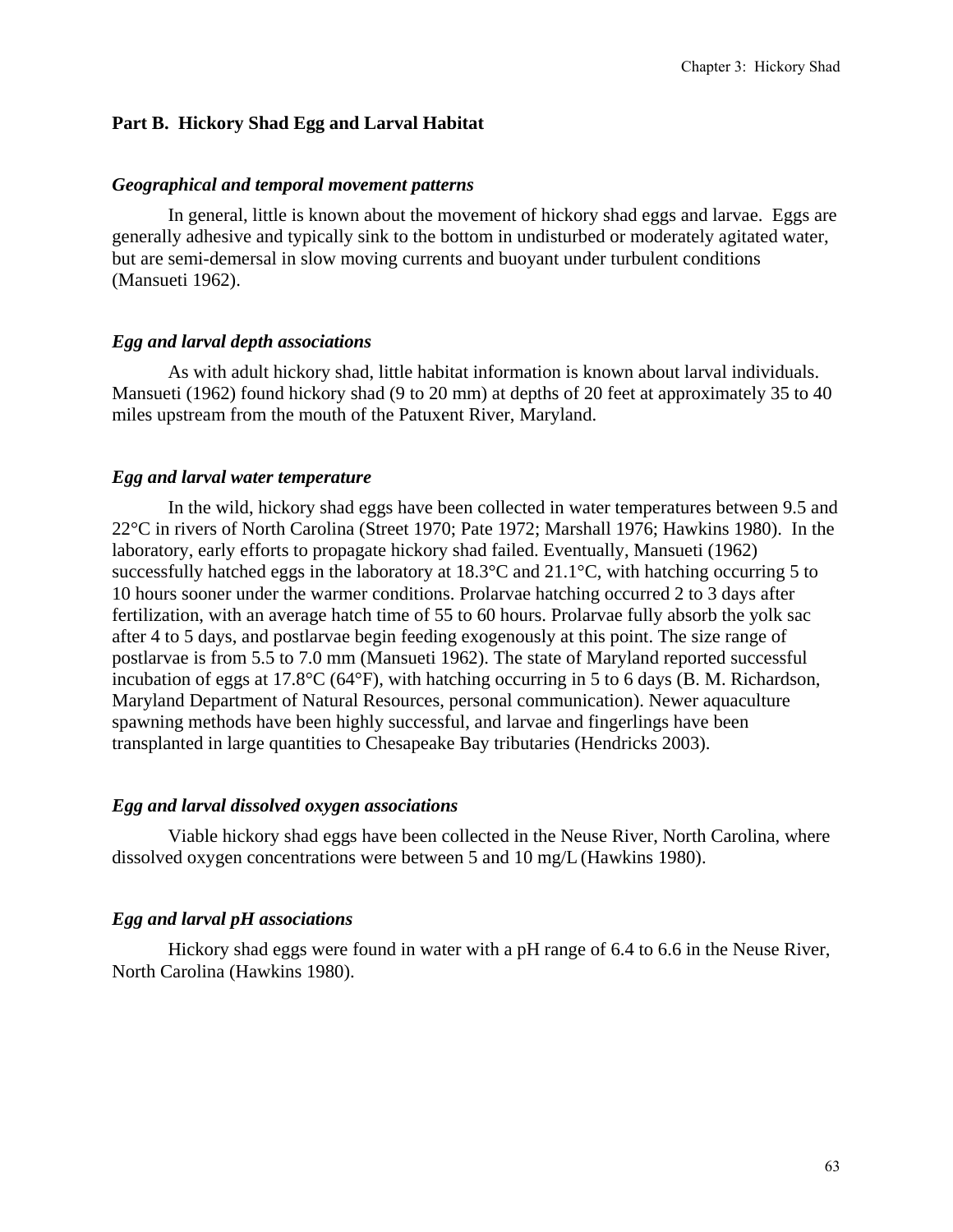## **Part C. Hickory Shad Juvenile (Riverine/Estuarine) Habitat**

#### *Geographical and temporal movement patterns*

Postlarval hickory shad begin transforming into juveniles when they are 10 to 35 mm long (Ulrich et al. 1979; Krauthamer and Richkus 1987); the minimum size at which they are considered fully developed juveniles is 35 mm (Mansueti and Hardy 1962). Capture of juvenile hickory shad in Maryland rivers often occurs at sharp drop-offs, in schools of several dozen, which suggests a strong schooling behavior (B. M. Richardson, Maryland Department of Natural Resources, personal communication).

Several studies suggest that most young hickory shad leave freshwater and brackish habitats in early summer and migrate to estuarine nursery areas at an earlier age than other anadromous alosines (Mansueti 1962; Adams 1970; Pate 1972; Sholar 1977). Juveniles have also been caught in the surf zone off Long Island, New York, from April to November, which supports this hypothesis (Schaefer 1967). In the Altamaha River, Georgia, juveniles drift downstream and reach the estuary by late spring (Street 1970). Juveniles also drift down the Pee Dee and Waccamaw rivers, in South Carolina, earlier than young American shad, and enter Winyah Bay by July, remaining there throughout the first summer. By early fall, juveniles have moved into oceanic waters (Crochet et al. 1976). Trippell et al. (2007) found a few juvenile hickory shad in the St. Johns River, Florida, near Palatka (rkm 127), from May to October, with the highest catch rates occurring in October.

Some juvenile hickory shad may forego estuarine waters altogether and move directly into saltwater, unlike other alosine species that use freshwater nurseries before moving into marine waters (Pate 1972; Sholar 1977; Batsavage and Rulifson 1998). This ability to move directly into saltwater is believed to occur in hickory shad at an earlier age than for other anadromous alosines (Mansueti 1962; Schaefer 1967; Adams 1970; Pate 1972; Sholar 1977; Batsavage and Rulifson 1998). Additionally, some researchers suggest that juvenile hickory shad initially move to shallow offshore areas in Georgia near the mouth of the Altamaha River, and then disperse farther by August and September (Godwin and Adams 1969; Street 1970). Juvenile hickory shad are thought to be larger in size than other alosines at similar ages due to an earlier spawning period and a faster growth rate (Godwin and Adams 1969). Juvenile hickory shad that are larger than average compared to other alosines have been captured in Maryland (Mansueti 1962; Virginia (Atran et al. 1983) and Georgia rivers (Adams 1970).

#### *Juveniles and the saltwater interface*

In Maryland, juvenile hickory shad were captured in waters with salinities that ranged from 0 to 7.2 ppt (B. M. Richardson, Maryland Department of Natural Resources, personal communication). In addition, juveniles were found during the summer in estuarine waters of the Altamaha River, Georgia, when salinities reached 10 ppt, and during the winter, when salinities ranged from 10 to 20 ppt (Street 1970). As noted above, juveniles may forego the oligohaline portion of the estuary in favor of a more saline nursery environment (Pate 1972).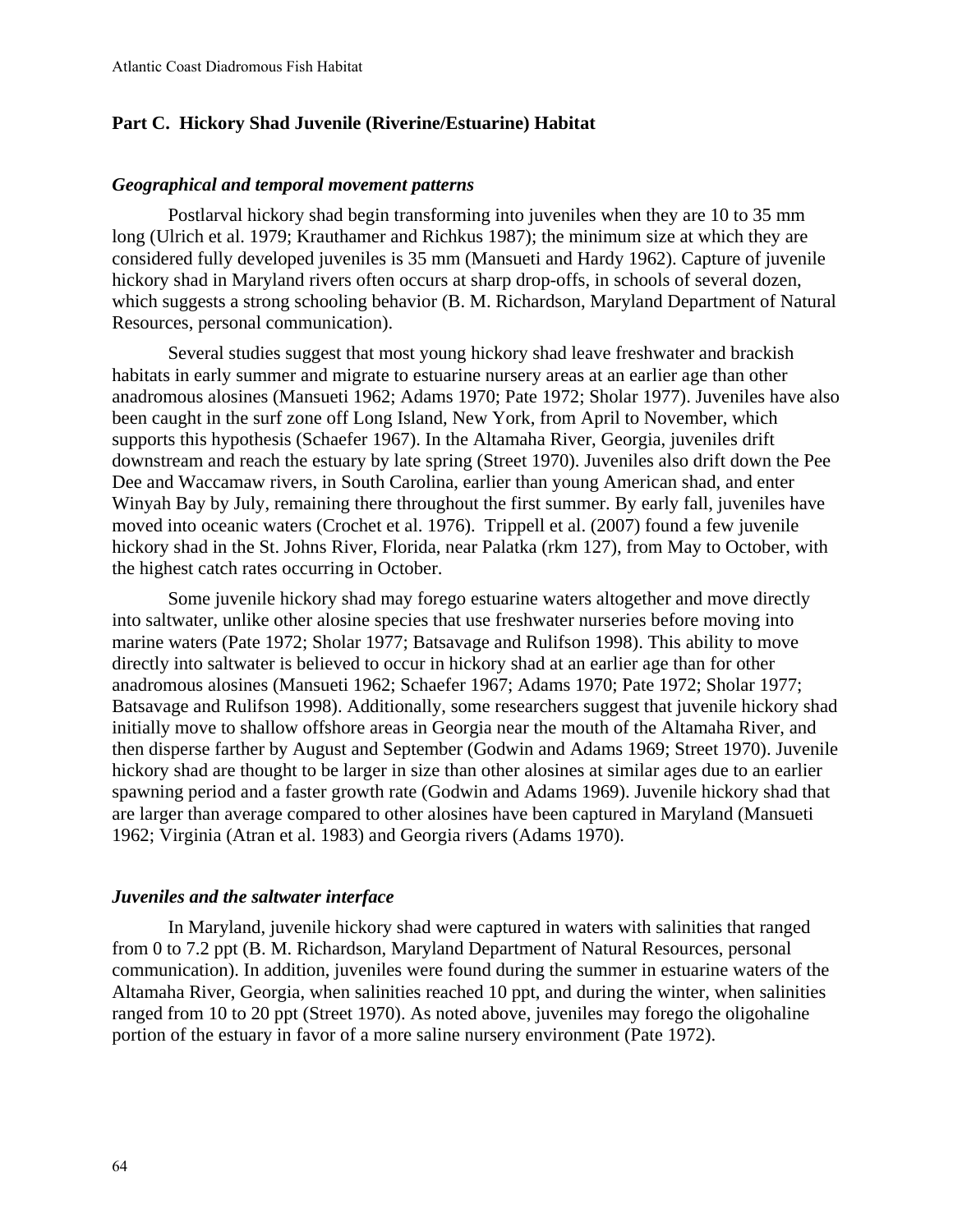## *Juvenile depth associations*

In South Carolina, juvenile hickory shad are more predominant in shallow expanses of sounds and bays, compared to deeper, channel habitats occupied by juvenile American shad and blueback herring. The variation in distribution is likely the result of differences in food preferences. Small fishes preferred by hickory shad are likely more numerous in shallower habitats adjacent to marshlands (McCord 2003).

## *Juvenile water temperature*

B. M. Richardson (Maryland Department of Natural Resources, personal communication) has caught juveniles in Maryland rivers with water temperatures between 16 and 31°C, usually corresponding to early July through early October. Davis (1973) reported that hickory shad remain in freshwater until temperatures drop in October and November, then move downstream as temperatures continue to decrease.

## *Juvenile dissolved oxygen associations*

Juveniles in Maryland waters were captured where dissolved oxygen ranged from 4.1 to 10.9 mg/L (B. M. Richardson, Maryland Department of Natural Resources, personal communication).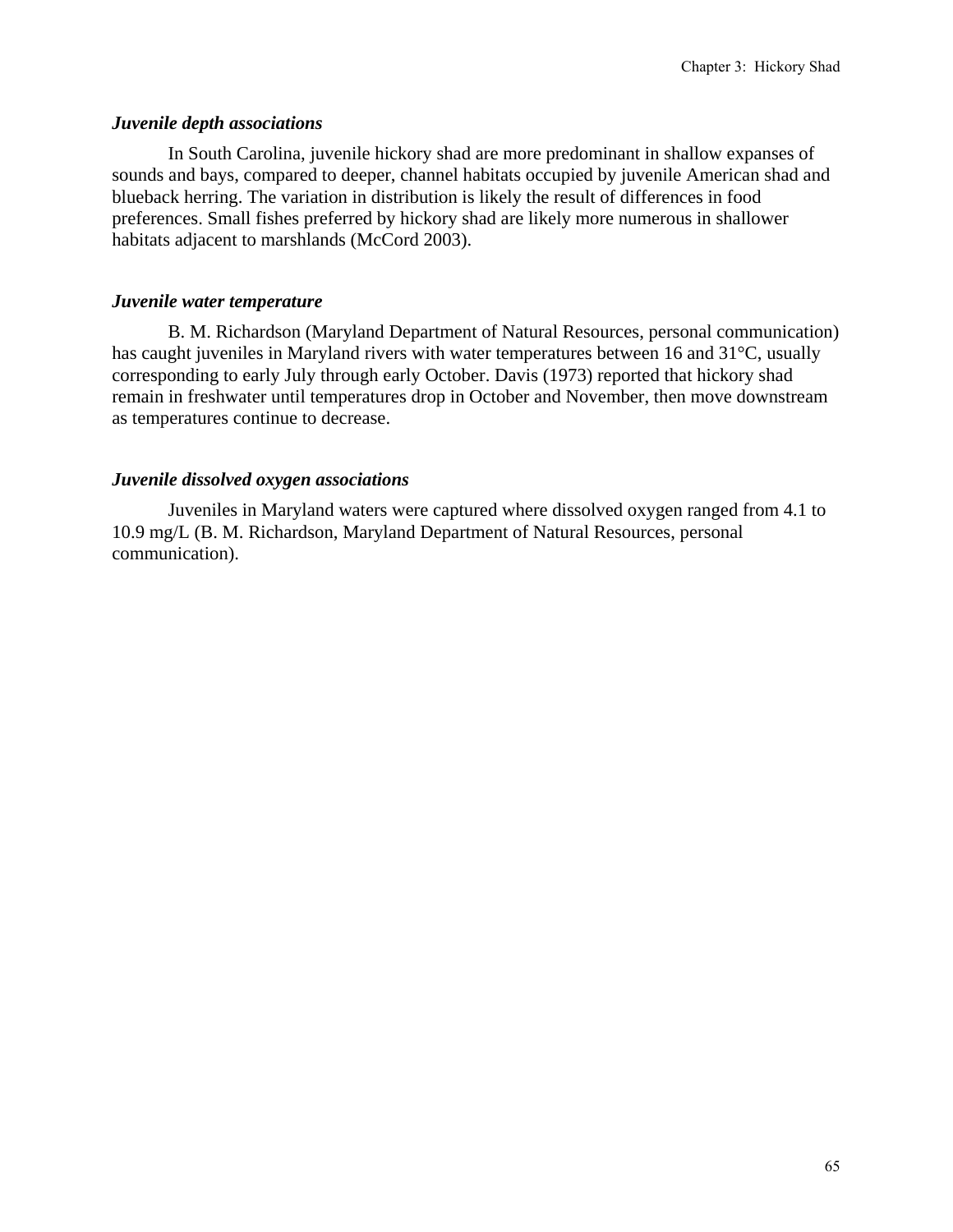## **Part D. Hickory Shad Late Stage Juvenile and Adult Marine Habitat**

## *Geographical and temporal patterns at sea*

As with many aspects of hickory shad life history, very little is known about the distribution and movements of hickory shad in the ocean (Street 1970; Richkus and DiNardo 1984). Adults have been caught along the southern New England coast in the summer and fall (Bigelow and Schroeder 1953) and off Long Island, New York (Schaefer 1967). Anglers report catching them in nearshore waters at Cape May, New Jersey, from May to November, and then capturing them in inlets from November through December (W. Gordon, recreational angler, personal communication). Unlike American shad, hickory shad rarely migrate to the Gulf of Maine or upper Bay of Fundy during the summer (M. J. Dadswell, Canada Department of Fisheries and Oceans, personal communication). Furthermore, some researchers believe that adults do not move far from land while at sea (Mansueti and Hardy 1967).

## *Temperature associations at sea*

Little information is available on hickory shad habitat associations offshore. Anglers fishing for hickory shad have reported that they will move further offshore from the nearshore waters of New Jersey, when water temperatures reach above 21<sup>o</sup>C (W. Gordon, recreational angler, personal communication).

## *Feeding behavior at sea*

Adult hickory shad are piscivorous; they generally feed on sand lance, anchovies, cunner, herring, scup, and silversides. This species may also feed on squid, fish eggs, small crabs, and pelagic crustaceans (Hildebrand and Schroeder 1928; Williams et al. 1975; Bigelow and Schroeder 2002).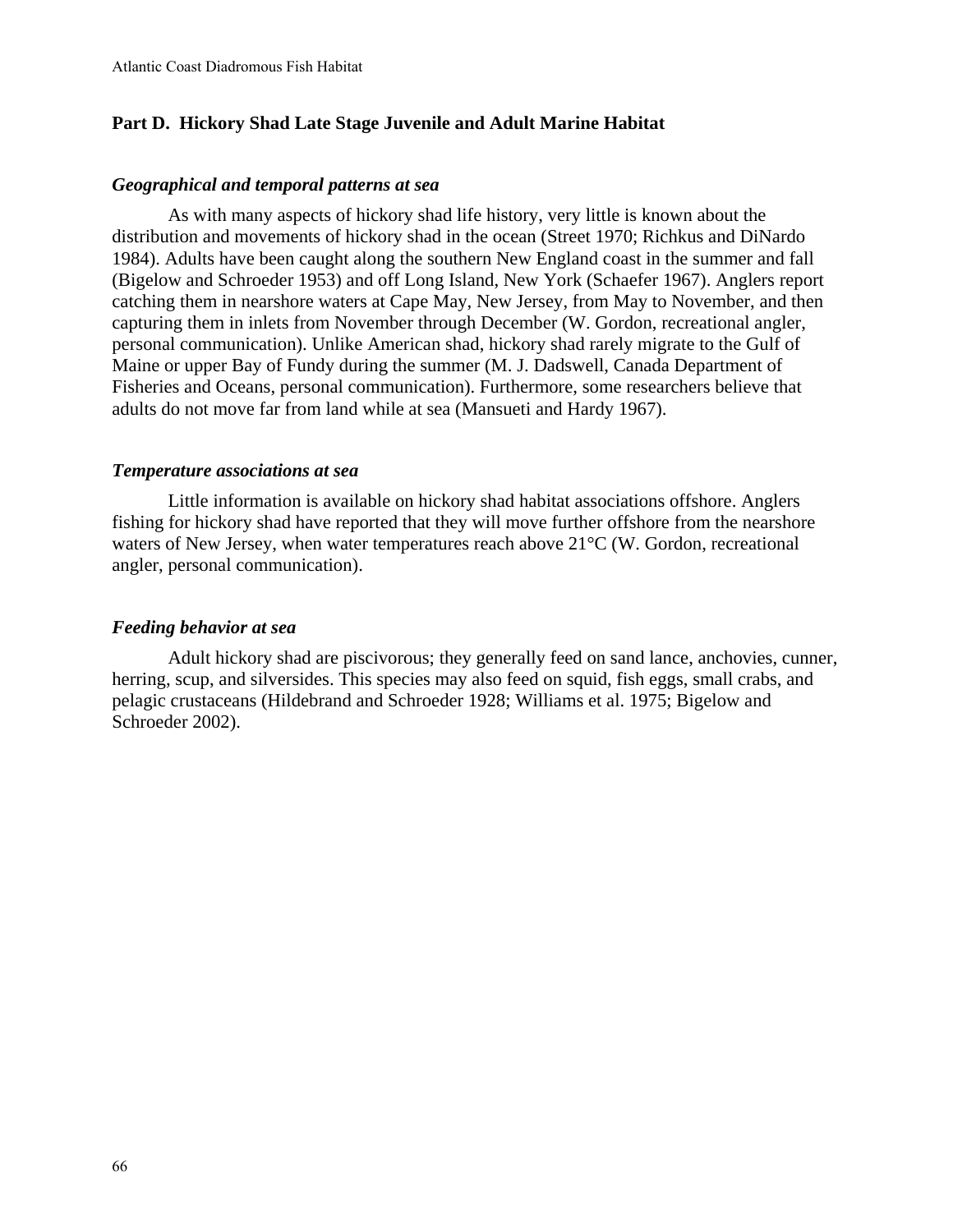Section II. Significant Environmental, Temporal, and Spatial Factors Affecting Distribution of Hickory Shad **Section II. Significant Environmental, Temporal, and Spatial Factors Affecting Distribution of Hickory Shad**

little information on hickory shad, this table should be used only as a general reference. The term "reported" is used to little information on hickory shad, this table should be used only as a general reference. The term "reported" is used to Significant environmental, temporal, and spatial factors affecting distribution of hickory shad. Given that there is very Table 3-2. Significant environmental, temporal, and spatial factors affecting distribution of hickory shad. Given that there is very denote ranges that were found in the literature, but should not be regarded as the full range tolerated by this species. denote ranges that were found in the literature, but should not be regarded as the full range tolerated by this species. NIF = No Information Found.  $NIF = No$  Information Found. Table 3-2.

| Dissolved<br>$Oxy$ gen<br>(mg/L)   | Found 5.7-11.8<br>Tolerable:<br>Reported:<br>Optimal:<br>ž<br>Ë                                                                                                                                      | Minimum 5<br>Tolerable:<br>Reported:<br>Optimal:<br>$\overline{E}$<br>$\frac{1}{2}$                                              | Minimum 4<br>Tolerable:<br>Reported:<br>Optimal:<br>$\overline{E}$<br>Ë                                                                                                                                                                        |
|------------------------------------|------------------------------------------------------------------------------------------------------------------------------------------------------------------------------------------------------|----------------------------------------------------------------------------------------------------------------------------------|------------------------------------------------------------------------------------------------------------------------------------------------------------------------------------------------------------------------------------------------|
| <b>Current Velocity</b><br>(m/sec) | Tolerable:<br>Reported:<br>Optimal:<br>Variable<br>Ë<br>Ž                                                                                                                                            | <b>Tolerable:</b><br>Reported:<br>Optimal:<br>$\frac{1}{2}$<br>$\frac{1}{2}$<br>È                                                | Tolerable:<br>Reported:<br>Optimal:<br>Ë<br>$\overline{H}$<br>Ë                                                                                                                                                                                |
| Substrate                          | Cobble, gravel,<br>Tolerable:<br>Reported:<br>Optimal:<br>Ž<br>sand<br>$\frac{1}{2}$                                                                                                                 | Tolerable:<br>Reported:<br>Optimal:<br>$\frac{1}{2}$<br>$\frac{1}{2}$<br>Ë                                                       | Tolerable:<br>Reported:<br>Optimal:<br>$\Xi$<br>Ë<br>Ë                                                                                                                                                                                         |
| Salinity<br>(ppt)                  | <b>Tolerable:</b><br>Reported:<br>freshwater<br>Optimal:<br>Usually<br>Ë<br>$\overline{H}$                                                                                                           | <b>Tolerable:</b><br>Reported:<br>Optimal:<br>$\frac{1}{2}$<br>$\frac{1}{2}$<br>Ë                                                | brackish, and<br>Freshwater,<br>Reported:<br>Tolerable:<br>Optimal:<br>saltwater<br>E<br>Z<br>Ë                                                                                                                                                |
| Temperature<br><u>ု</u>            | Tolerable:<br>Reported:<br>Optimal:<br>Variable<br>$12 - 19$<br>8-23                                                                                                                                 | $9.5 - 22$ (egg)<br>Tolerable:<br>Reported:<br>Optimal:<br>$\overline{H}$<br>Ë                                                   | Tolerable:<br>Reported:<br>Optimal:<br>Variable<br>16-31<br>$\frac{1}{2}$                                                                                                                                                                      |
| Depth<br>$\mathbf{m}$              | May prefer deeper<br>American shad<br>waters than<br>Tolerable:<br>Reported:<br>Optimal:<br>$\frac{1}{2}$<br>$\Xi$                                                                                   | Tolerable:<br>Reported:<br>Optimal:<br>$\overline{E}$<br>$rac{1}{2}$<br>Ë                                                        | Generally shallow<br>Tolerable:<br>Reported:<br>Optimal:<br>waters<br>Ë<br>Ž                                                                                                                                                                   |
| Time of Year and Location          | Early December (FL) through late<br>tribuatries from Connecticut River<br>June $(VA)$ in natal rivers and<br>southward to Halifax River,<br>Maryland rivers southward)<br>Florida (mostly found from | Early December (FL) through late<br>June $(VA)$ (eggs may be released<br>in batches) at spawning areas or<br>slightly downstream | When they reach 35 mm TL (begin<br>summer and ocean by early fall; or<br>moving downstream at an earlier<br>may forego estuarine waters and<br>age than other alosines); reach<br>estuaries by late spring/early<br>move directly to saltwater |
| Life Stage                         | Spawning<br>Adult                                                                                                                                                                                    | Egg & Larvae                                                                                                                     | Environment<br>Juvenile –<br>Estuarine<br>Riverine/<br>Early                                                                                                                                                                                   |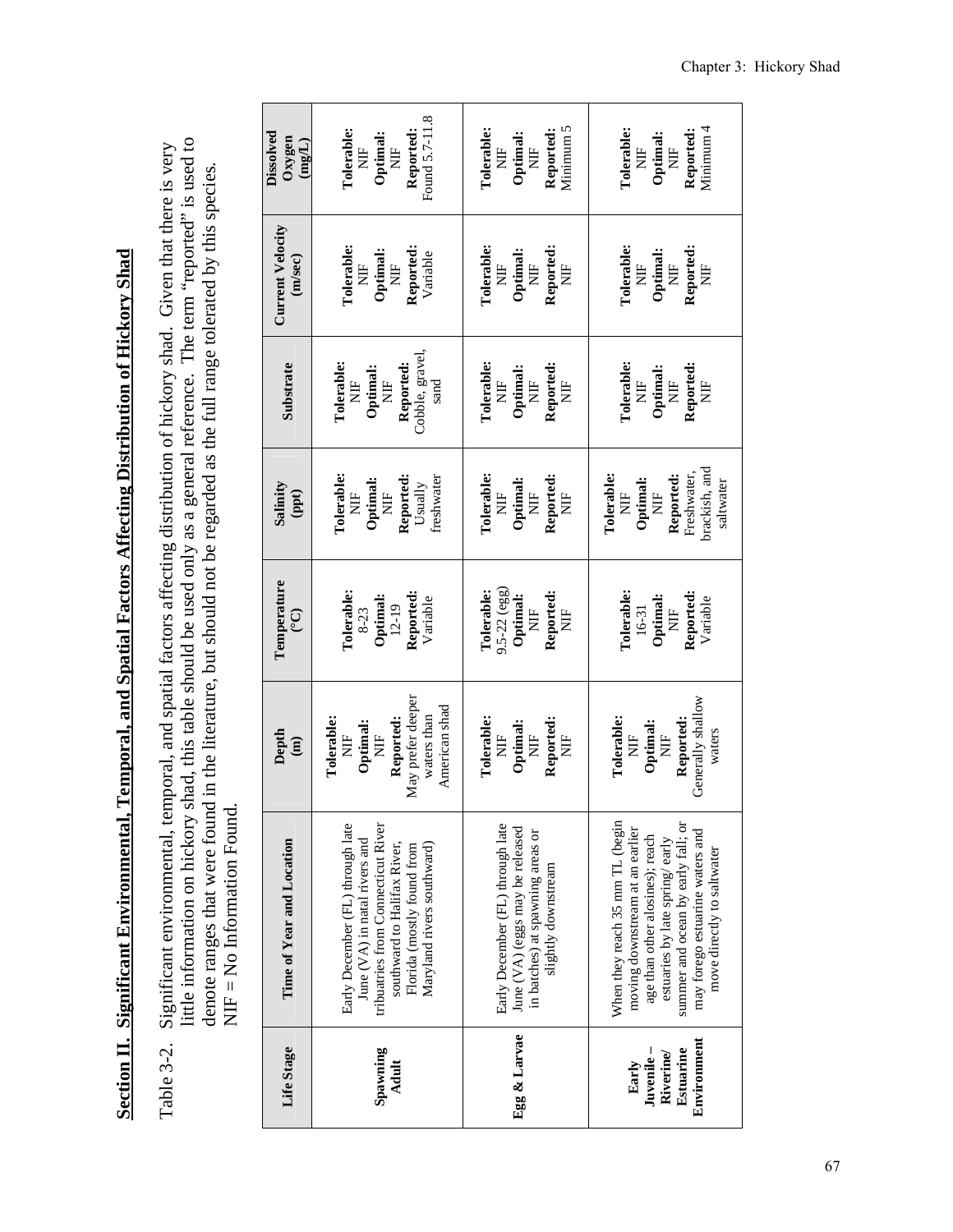| Life Stage  | Time of Year and Location                 | Depth $\binom{m}{n}$                                                                                                               | <b>Temperature</b><br>(°C)<br><b>Tolerable:</b><br><b>Tolerable:</b><br><b>Optimal:</b><br><b>NIF</b><br><b>NEP APDTE:</b><br><b>Reported:</b><br><b>Reported:</b><br><b>Reported:</b><br><b>Reported:</b><br><b>Reported:</b><br><b>Reported:</b><br><b>Reported:</b><br><b>Reported:</b><br><b>Reported:</b><br><b>Reported:</b><br><b>Reported</b> | Salinity<br>(ppt)                                                                                                                 | substrat                                                                                                                               | Jurrent Velocity<br>(m/sec)                                                                                                                   | Dissolved<br>Oxygen<br>$(mg/L)$                                                                                                        |
|-------------|-------------------------------------------|------------------------------------------------------------------------------------------------------------------------------------|-------------------------------------------------------------------------------------------------------------------------------------------------------------------------------------------------------------------------------------------------------------------------------------------------------------------------------------------------------|-----------------------------------------------------------------------------------------------------------------------------------|----------------------------------------------------------------------------------------------------------------------------------------|-----------------------------------------------------------------------------------------------------------------------------------------------|----------------------------------------------------------------------------------------------------------------------------------------|
| Subadult &  |                                           |                                                                                                                                    |                                                                                                                                                                                                                                                                                                                                                       |                                                                                                                                   |                                                                                                                                        |                                                                                                                                               |                                                                                                                                        |
| Non-        |                                           | $\begin{array}{ll} \text{Colerable:} \\ \text{NIF} \\ \text{Optimal:} \\ \text{NIF} \\ \text{Reported:} \\ \text{NIF} \end{array}$ |                                                                                                                                                                                                                                                                                                                                                       | $\begin{array}{ll} \text{Iolerable:} \\ \text{NIF} \\ \text{Optimal:} \\ \text{NP} \\ \text{Reported:} \\ \text{NIF} \end{array}$ | $\begin{array}{ll} \text{Coerable} \\ \text{NIF} \\ \text{Optimal:} \\ \text{NIF} \\ \text{NP} \\ \text{NP} \\ \text{NIF} \end{array}$ | $\begin{array}{c} {\rm{Cole}\textbf{rable}} \ {\rm{NIF}} \ {\rm{Optimal:}} \ {\rm{NIF}} \ {\rm{NIF}} \ {\rm{Reprd}} \ {\rm{NIF}} \end{array}$ | $\begin{array}{ll} \text{Iolerable} \\ \text{NIF} \\ \text{Optimal:} \\ \text{NP} \\ \text{NP} \\ \text{NP} \\ \text{NIF} \end{array}$ |
| guinwaqa    | Up to 8 years in Cape Cod,                |                                                                                                                                    |                                                                                                                                                                                                                                                                                                                                                       |                                                                                                                                   |                                                                                                                                        |                                                                                                                                               |                                                                                                                                        |
| Adult-      | Massachusetts to Cape Canaveral,          |                                                                                                                                    |                                                                                                                                                                                                                                                                                                                                                       |                                                                                                                                   |                                                                                                                                        |                                                                                                                                               |                                                                                                                                        |
| Estuarine   | <sup>7</sup> lorida (concentrated from NY |                                                                                                                                    |                                                                                                                                                                                                                                                                                                                                                       |                                                                                                                                   |                                                                                                                                        |                                                                                                                                               |                                                                                                                                        |
| Oceanic     | southward)                                |                                                                                                                                    |                                                                                                                                                                                                                                                                                                                                                       |                                                                                                                                   |                                                                                                                                        |                                                                                                                                               |                                                                                                                                        |
| Environment |                                           |                                                                                                                                    |                                                                                                                                                                                                                                                                                                                                                       |                                                                                                                                   |                                                                                                                                        |                                                                                                                                               |                                                                                                                                        |
|             |                                           |                                                                                                                                    |                                                                                                                                                                                                                                                                                                                                                       |                                                                                                                                   |                                                                                                                                        |                                                                                                                                               |                                                                                                                                        |
|             |                                           |                                                                                                                                    |                                                                                                                                                                                                                                                                                                                                                       |                                                                                                                                   |                                                                                                                                        |                                                                                                                                               |                                                                                                                                        |

# Atlantic Coast Diadromous Fish Habitat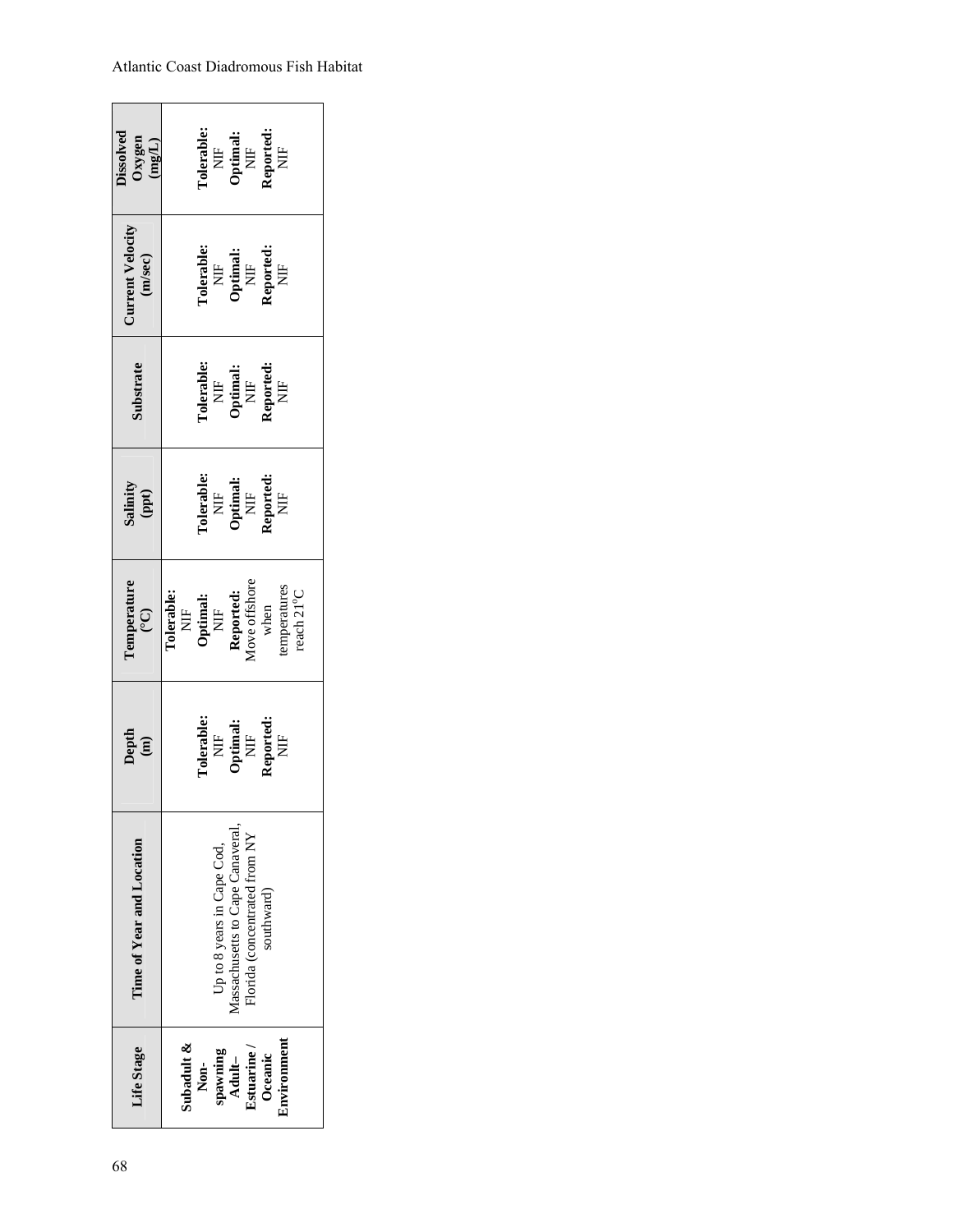## **Section III. Hickory Shad Literature Cited**

- Adams, J. G. 1970. Clupeids in the Altamaha River, Georgia. Georgia Game and Fisheries Commission, Coastal Fisheries Division Contribution Series No. 20, Brunswick, Georgia.
- ASMFC (Atlantic States Marine Fisheries Commission). 1999. Amendment 1 to the interstate fishery management plan for shad & river herring. Fishery Management Report No. 35, Washington, D.C.
- Atran, S. M., J. G. Loesch, and W. H. Kriete, Jr. 1983. An overview of the status of *Alosa* stocks in Virginia. Virginia Institute of Marine Science, Marine Resources Report No. 82-10, Gloucester Point, Virginia.
- Batsavage, C. F., and R. A. Rulifson. 1998. Life history aspects of the hickory shad (*Alosa mediocris*) in the Albemarle Sound/Roanoke River watershed, North Carolina. Report to the North Carolina Marine Fisheries Commission, Fishery Resource Grant No. M6057, ICMR Contribution Series No. ICMR-98-02, Morehead City, North Carolina.
- Bigelow, H. B., and W. C. Schroeder. 1953. Fishes of the Gulf of Maine. Fishery Bulletin 74 of the Fishery Bulletin of the Fish and Wildlife Service, volume 53. United States Government Printing Office, Washington, D.C.
- Bulak, J. S., J. S. Tuten, and T. A. Curtis. 1979. Santee-Cooper blueback herring studies. Annual Progress Report Project No. SCR 1-3: 1 Jan. 1979 to 30 Sept. 1979. South Carolina Wildlife and Marine Resources Department, Division of Wildlife and Freshwater Fisheries, Barnwell, South Carolina.
- Burdick S. M., and J. E. Hightower. 2006. Distribution of spawning activity by anadromous fishes in an Atlantic slope drainage after removal of a low-head dam. Transactions of the American Fisheries Society 135: 1290.
- Collette, B., and G. Klein-MacPhee, editors. 2002. Bigelow and Schroeder's fishes of the Gulf of Maine, 3rd edition. Smithsonian Institution Press, Washington, D.C.
- Crochet, D. W., D. E. Allen, and M. L. Hornberger. 1976. Commercial anadromous fishery Waccamaw and Pee Dee Rivers. South Carolina Wildlife and Marine Resources Department, Division of Wildlife and Freshwater Fisheries, Barnwell, South Carolina.
- Davis, J. 1973. Spawning sites and nurseries of fishes of the genus *Alosa* in Virginia. Proceedings of the Workshop on Egg, Larval and Juvenile Stages of Fish in Atlantic Coast Estuaries, NOAA Technical Publication No. 1, Silver Spring, Maryland.
- Davis, J., J. P. Miller, and W. L. Wilson. 1970. Biology and utilization of anadromous alosines. Completion Report from 1967-1970. Virginia Institute of Marine Science, Gloucester Point, Virginia.
- DesFosse, J. C., J. G. Loesch, N. M. Burkhead, and R. E. Jenkins. 1994. Herrings, family Clupeidae. Pages 209-228 *in* R. E. Jenkins, and N. M. Burkhead, editors. Freshwater fishes of Virginia. American Fisheries Society, Bethesda, Maryland.
- Godwin, W. F., and J. G. Adams. 1969. Young clupeids of the Altamaha River, Georgia. Georgia Game and Fisheries Commission, Division of Marine Fisheries Contribution Series No. 15, Brunswick, Georgia.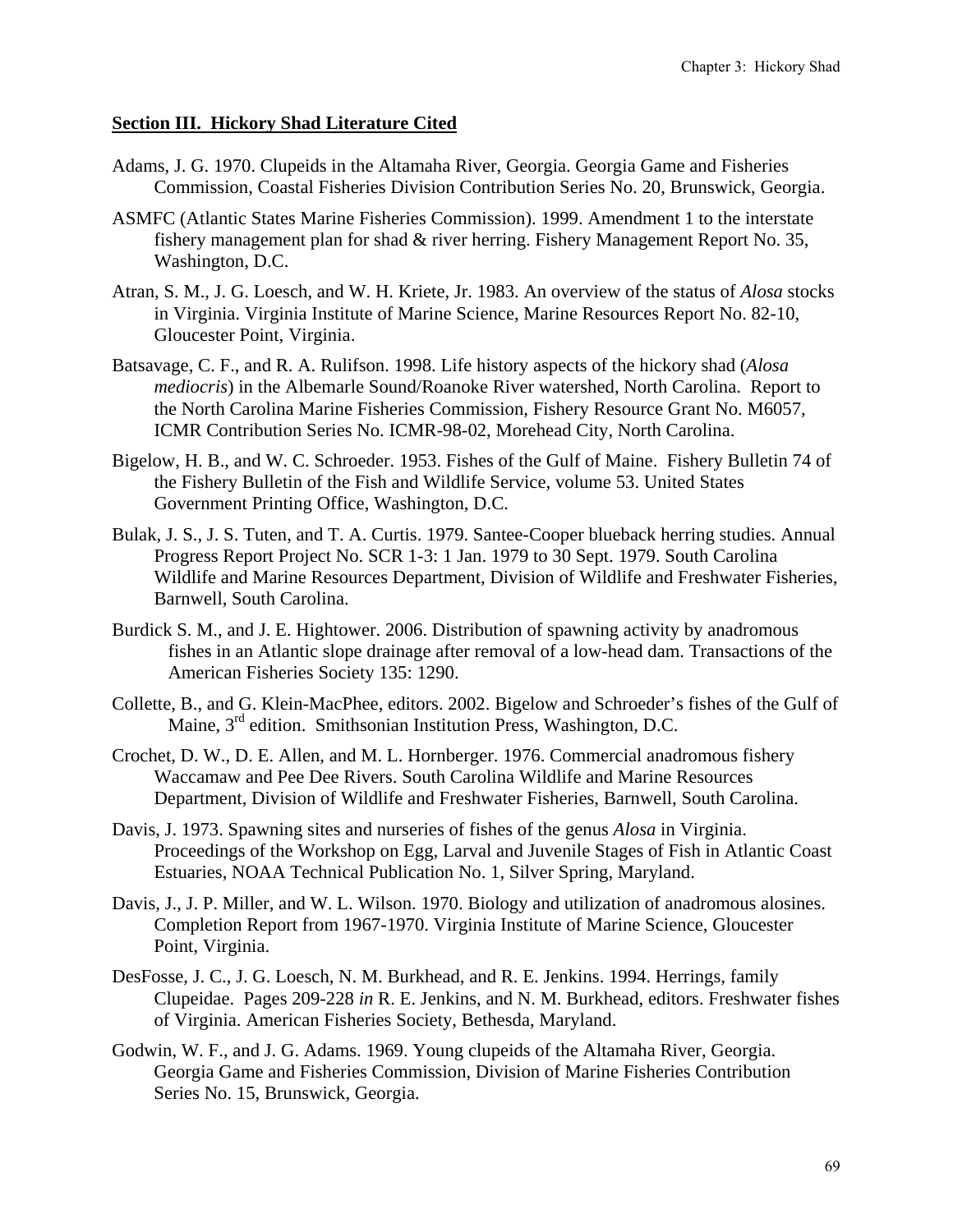- Harris, J. E., and J. E. Hightower. 2007. Relative abundance of migratory fishes within a restored braided-channel habitat below the Roanoke Rapids Dam. Annual Report to Dominion. North Carolina Cooperative Fish and Wildlife Research Unit, North Carolina State University, Raleigh, North Carolina.
- Hawkins, J. H. 1980. Investigation of anadromous fishes of the Neuse River North Carolina. Special Science Report No. 34, North Carolina Department of Natural Resources and Community Development, Division of Marine Fisheries, Morehead City, North Carolina.
- Hendricks, M. L. 2003. Culture and transplant of alosines in North America. Pages 303-312 *in* K. E. Limburg, and J. R. Waldman, editors. Biodiversity, status, and conservation of the world's shads. American Fisheries Society Symposium 35, Bethesda, Maryland.
- Hildebrand, S. F. 1963. Family Clupeidae. Pages 257-454 *in* H. B. Bigelow, editor. Fishes of the Western North Atlantic, part 3. Sears Foundation for Marine Research, Yale University, New Haven, Connecticut.
- Hildebrand, S. F., and W. C. Schroeder. 1928. Fishes of Chesapeake Bay. Bulletin of the U.S. Bureau of Fisheries 43: 1-366.
- Jones, P. W., F. D. Martin, and J. D. Hardy, Jr. 1978. Development of fishes of the mid-Atlantic Bight. An atlas of egg, larval and juvenile stages, volume I.: Acipenseridae through Ictaluridae. U.S. Fish and Wildlife Service Report No. FWS/OBS-78/12, Washington, D.C.
- Klauda, R. J., S. A. Fischer, L. W. Hall, Jr., and J. A. Sullivan. 1991. American shad and hickory shad. Pages 9.1-9.27 *in* S. L. Funderburk, J. A. Mihursky, S. J. Jordan, and D. Riley, editors. Habitat requirements for Chesapeake Bay living resources, 2<sup>nd</sup> edition. Chesapeake Bay Program, Living Resources Subcommittee, Annapolis, Maryland.
- Krauthamer, J., and W. Richkus. 1987. Characterization of the biology of and fisheries for Maryland stocks of American and hickory shad. Prepared for Maryland Department of Natural Resources, Tidewater Administration, Annapolis, Maryland.
- Loesch, J. G., W. H. Kriete, Jr., J. G. Travelstead, E. J. Foell and M. A. Hennigar. 1979. Biology and management of mid-Atlantic anadromous fishes under extended jurisdiction. Special Report No. 236, Virginia Institute of Marine Science, Gloucester Point, Virginia.
- Mansueti, A. J., and J. D. Hardy, Jr. 1967. Development of fishes of the Chesapeake Bay region: An atlas of egg, larval, and juvenile stages, part I. Natural Resources Institute, University of Maryland, College Park, Maryland.
- Mansueti, R. J. 1962. Eggs, larvae, and young of the hickory shad, *Alosa mediocris*, with comments on its ecology in the estuary. Chesapeake Science 3: 173-205.
- Marshall, M. D. 1976. Anadromous fisheries research program, Tar River, Pamlico River, and northern Pamlico Sound. Completion Report Project No. AFCS-10, North Carolina Division of Marine Fisheries, Morehead City, North Carolina.
- McBride, R. S. 2000. Florida's shad and river herring (*Alosa* species): A review of population and fishery characteristics. Florida Fish and Wildlife Conservation Commission, Florida Marine Research Institute Technical Report No. TR-5, St. Petersburg, Florida.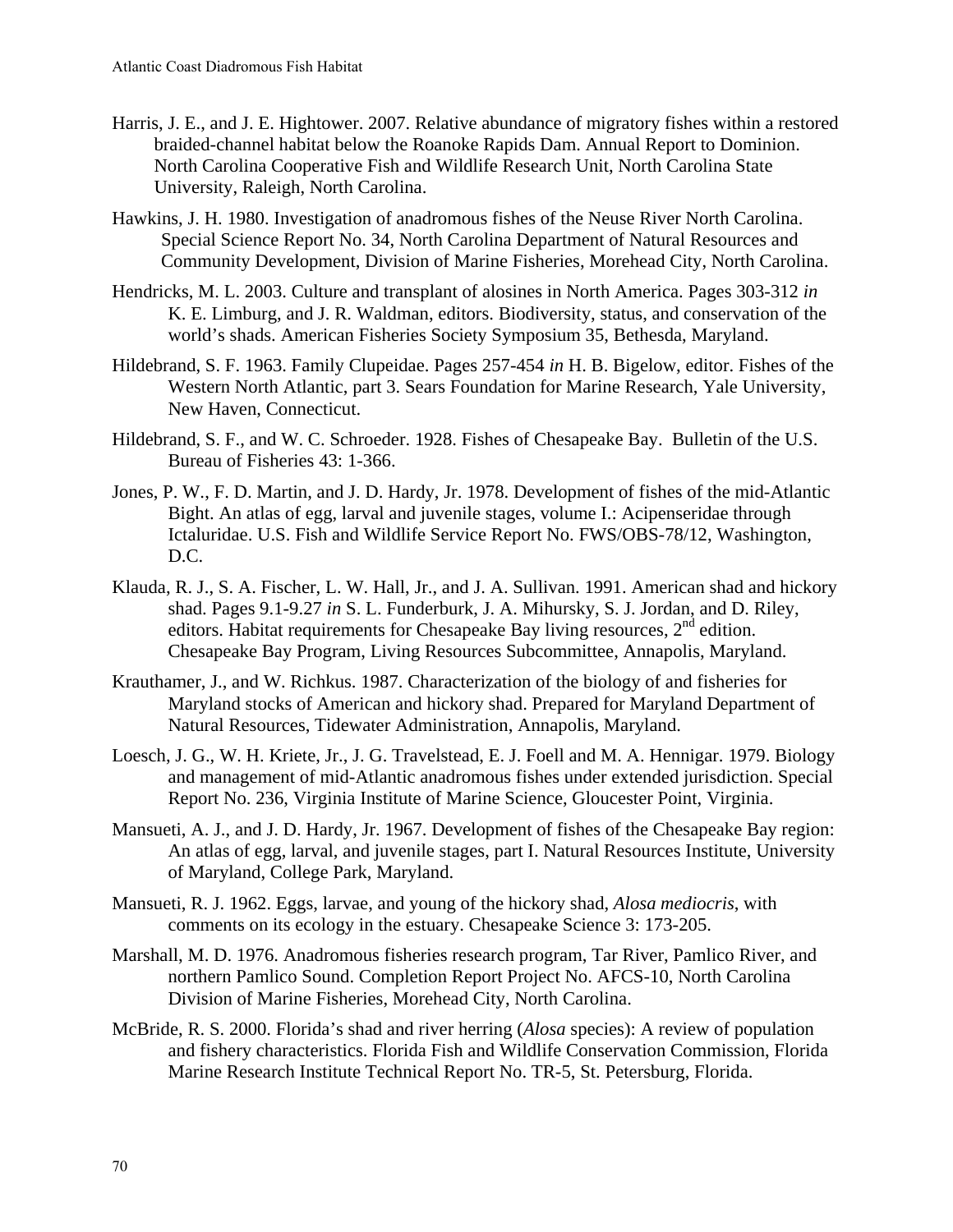- McBride, R. S. 2005. Develop and evaluate a decision-making tool for rebuilding American and hickory shad. Final Performance Report for Sport Fish Restoration Grant Number F-106. Fish and Wildlife Research Institute, St. Petersburg, Florida.
- McCord, J. W. 2003. Investigation of fisheries parameters for anadromous fishes in South Carolina. Completion Report to NMFS, 1 Mar. 1998 – 28 Feb. 2001, Project No. AFC-53. South Carolina Department of Natural Resources, Charleston, South Carolina.
- McLane, W. M. 1955. Fishes of the St. Johns River system. Doctoral dissertation, University of Florida, Tallahassee, Florida.
- Moody, H. L. 1961. Exploited fish populations of the St. Johns River, Florida. Quarterly Journal of the Florida Academy of Sciences 24: 1-18.
- Nichols, P. R. 1959. St. Johns shad fever. Florida Wildlife 12: 22-39.
- Pate, P. P. 1972. Life history aspects of the hickory shad, *Alosa mediocris* (Mitchill), in the Neuse River, North Carolina. Masters thesis. North Carolina State University, Raleigh, North Carolina.
- Richkus, W. A., and G. DiNardo. 1984. Current status and biological characteristics of the anadromous alosid stocks of the eastern United States: American shad, hickory shad, alewife, and blueback herring. Interstate Fisheries Management Program, Atlantic States Marine Fisheries Commission, Washington, D.C.
- Rulifson, R. A., M. T. Huish, and R. W. Thoesen. 1982. Anadromous fish in the southeastern United States and recommendations for development of a management plan. U.S. Fish and Wildlife Service, Atlanta, Georgia.
- Schaefer, R. H. 1967. Species composition, size and seasonal abundance of fish in the surf waters of Long Island. New York Fish and Game Journal 14: 1-46.
- Schaeffer, J. E., Jr. 1976. The hickory shad an endangered species in Maryland? Pages 78-89 *in* Proceedings of the 1<sup>st</sup> Annual Meeting of the Potomac Chapter of the American Fisheries Society, Maryland/Virginia.
- Sholar, T. M. 1977. Anadromous fisheries research program, Cape Fear River system, phase I. North Carolina Department of Natural Resources and Community Development, Division of Marine Fisheries, Morehead City, North Carolina.
- Sparks, K. L. 1998. Identification of major spawning habitats used by American shad (*Alosa sapidissima*) in the Roanoke River, North Carolina. Master's thesis. North Carolina State University, Raleigh, North Carolina.
- Speir, H. J. 1987. Status of some finfish stocks in the Chesapeake Bay. Water, Air, Soil, Pollution 35: 49-62.
- Street, M. W. 1970. Some aspects of the life histories of hickory shad, *Alosa mediocris* (Mitchill), and blueback herring, *Alosa aestivalis* (Mitchill), in the Altamaha River, Georgia. Masters thesis. University of Georgia, Athens, Georgia.
- Street, M. W., and J. G. Adams. 1969. Aging of hickory shad and blueback herring in Georgia by the scale method. Georgia Game and Fisheries Commission, Marine Fisheries Division, Contribution Series No. 18, Brunswick, Georgia.